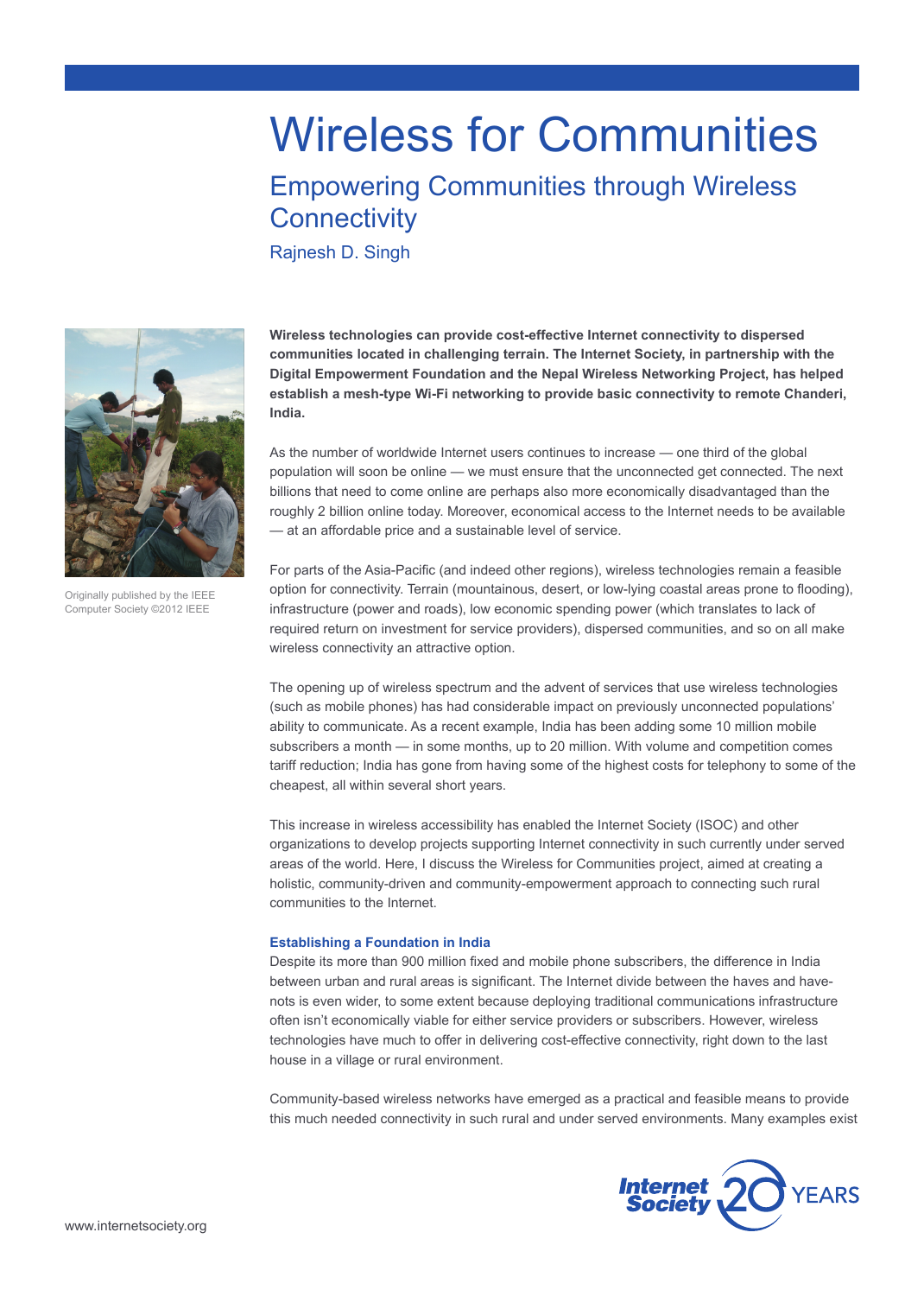

Originally published by the IEEE Computer Society ©2012 IEEE

worldwide — from Nepal to Ghana to the Pacific Islands — that demonstrate the utility and value of community-based wireless networks.

In 2010, ISOC initiated the Wireless for Communities project on the basis of two primary motivating factors: The first was to provide basic connectivity and enable access to information for citizens outside urban centers, and in rural and remote areas in particular. The second was to address the lack of content, products, and services originating from rural areas, which prevents economic benefits from percolating to the bottom of the pyramid. Pervasive and affordable access would ensure that localized content and services are not only encouraged but also facilitated and produced — the sum of which would help build both the local economy and local skills and knowledge, contribute linguistic and cultural diversity, and help bring the next billions online.

The program aims to establish the basic foundation for connecting rural India and helps open up a range of opportunities for these communities, from selling their local and unique products and services to a potential national and global audience to education, healthcare, and access to government and corporate services.

#### **By the Community, for the Community**

The Wireless for Communities project has two components. The first is oriented toward capacity building, where the community receives training on how to establish community wireless networks. Communities are empowered via a structured Training of Trainers program that equips participants with the information they need to design, deploy, and operate wireless networks. This helps build a pool of local experts, who in turn can train community members. A separate workshop, held in qualified rural locations, introduces local community members to wireless networks and their deployment and operation.

The second component is the actual deployment of wireless network infrastructure in rural locations. The technology used is Wi-Fi, which is generally structured in a wireless-mesh-type configuration for redundancy and reach, providing access in and around a community (usually a village).

ISOC launched the first phase of this project in 2010, with current project partners the Digital Empowerment Foundation (DEF) and the Nepal Wireless Networking Project (led by Ramon Magsaysay Award Laureate, Mahabir Pun) providing technical expertise. The first Training of Trainers workshop was held in Chanderi, India, in October 2010. The project partners also deployed a wireless network to cover the town and surrounding areas.

A follow-up community workshop was held in Guwahati, India, in January 2011. Since then, several other workshops have been held in other locations in India throughout 2011, together with network deployments in some locations (Baran, Rajasthan, and Tura, Meghalaya) that qualify as rural centers. A large part of the workshops were delivered in local languages to better cater to the community and fast-track their understanding of the knowledge being imparted. Most recently, the program has been expanded into Bangladesh with a Training of Trainers workshop in Dhaka.

### **Project Pilot: Chanderi**

The town of Chanderi lies roughly at the center of the Indian subcontinent in the Vindhyachal range, located in the state of Madhya Pradesh. With documented history going back to the 11th century, and oral history and folklore stretching back several centuries before then, Chanderi was close to central India's ancient trade routes. Rulers and Sultans from surrounding regions conquered and re-conquered it many times, and to this day the magnificent Chanderi Fort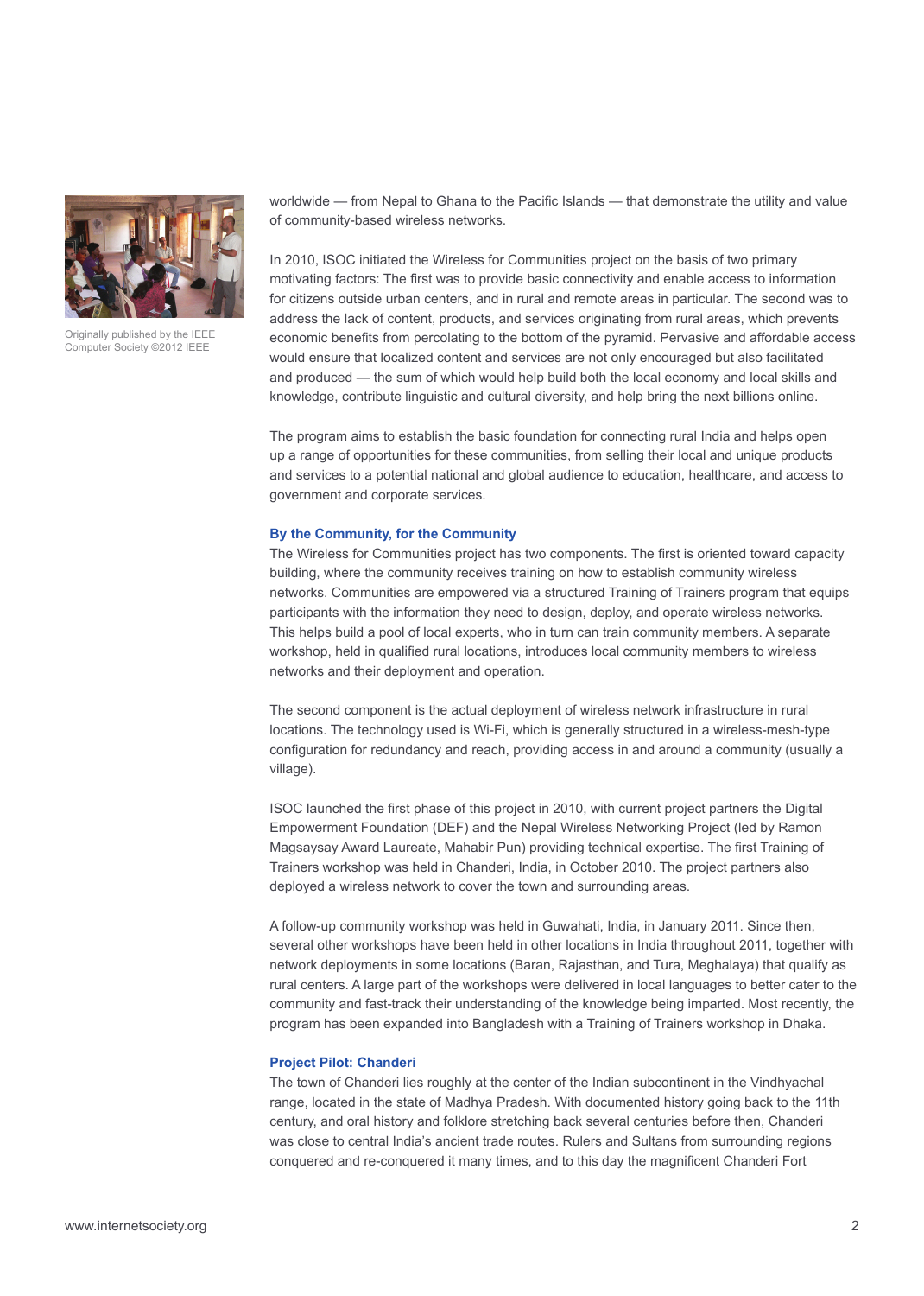

Originally published by the IEEE Computer Society ©2012 IEEE

overlooks the town. Present-day Chanderi is a kaleidoscope of archaeological ruins and remains, bearing testament to the area's eventful past.

Chanderi is also famous for its "Chanderi saree," which is handwoven using manual looms; the finished product is sheer, very light, and glossy in appearance (a saree is a garment made of light material several yards long that's draped around the body in several styles). Commanding a high price at the retail level, the Chanderi saree is regarded as a high-end luxury garment of the finest quality and has been protected by the Indian government as a geographical indication. The Chanderi saree, produced by some 3,000 traditional weaving families, is the backbone of the local economy. Unfortunately, the high price this product commands at the retail level doesn't flow down to these families, most of whom survive on a monthly income of roughly INR3,000–4,000 (US\$60 to \$80). This means that while a Chanderi saree can command a price in excess of INR20,000 (\$400), the weaver barely makes INR200–400 for each one.

The Chanderi area also suffers from poor infrastructure (traveling to Chanderi from Delhi takes roughly 10 hours using a combination of rail and road). Power is intermittent at best, with an uninterrupted supply available for only a couple of hours per day. The use of ICTs, and the Internet in particular, was largely nonexistent in the community, primarily due to no feasible (or economical) local connectivity options.

The DEF established the Chanderi Weavers' ICT Resource Center (CWIRC) in 2009. The center aimed to enhance the weavers' situation by using basic ICT tools and textile-designing software to digitize the unique local motifs and designs, as well as facilitate training and skill enhancement in product design, final product manufacturing, and marketing. Based on an assessment of the current environment in Chanderi, the project partners determined that this would be an ideal candidate to serve as the pilot for the Wireless for Communities project.

Most importantly, there was buy-in and committed support from local community members and elders, largely because they had seen through the CWIRC that ICTs could improve their livelihoods. Wider Internet access for the community, access to content and services, and training in basic ICT skills (via a program through the DEF center) would potentially open up new opportunities for the area's youth, and could help lessen rural-to-urban drift. Community support (and ownership) also meant that deploying a wireless network (and gaining relevant permissions to install towers and equipment) would be easier.

The Training of Trainers workshop had 10 participants selected from various parts of India who could potentially take the knowledge gained and build networks in their own communities. Several members from the local Chanderi community were also included in the training program, to help build local community knowledge.

The wireless network deployment covered the Chanderi valley area, and provides Wi-Fi coverage to the local community, including schools cybercafés, and the medical center. It has addressed major connectivity issues facing CWIRC arising from inconsistent Internet connections. The deployment of the wireless network provided seamless connectivity to the center and enables its facilities to be more accessible to the local community.

Beyond the CWIRC, the wireless network has helped connect many other institutions in the region:

More than 50 Panchayats (local self-governments at the village or small-town level) and local shops in Chanderi are utilizing the wireless Internet connectivity, which was previously unavailable.